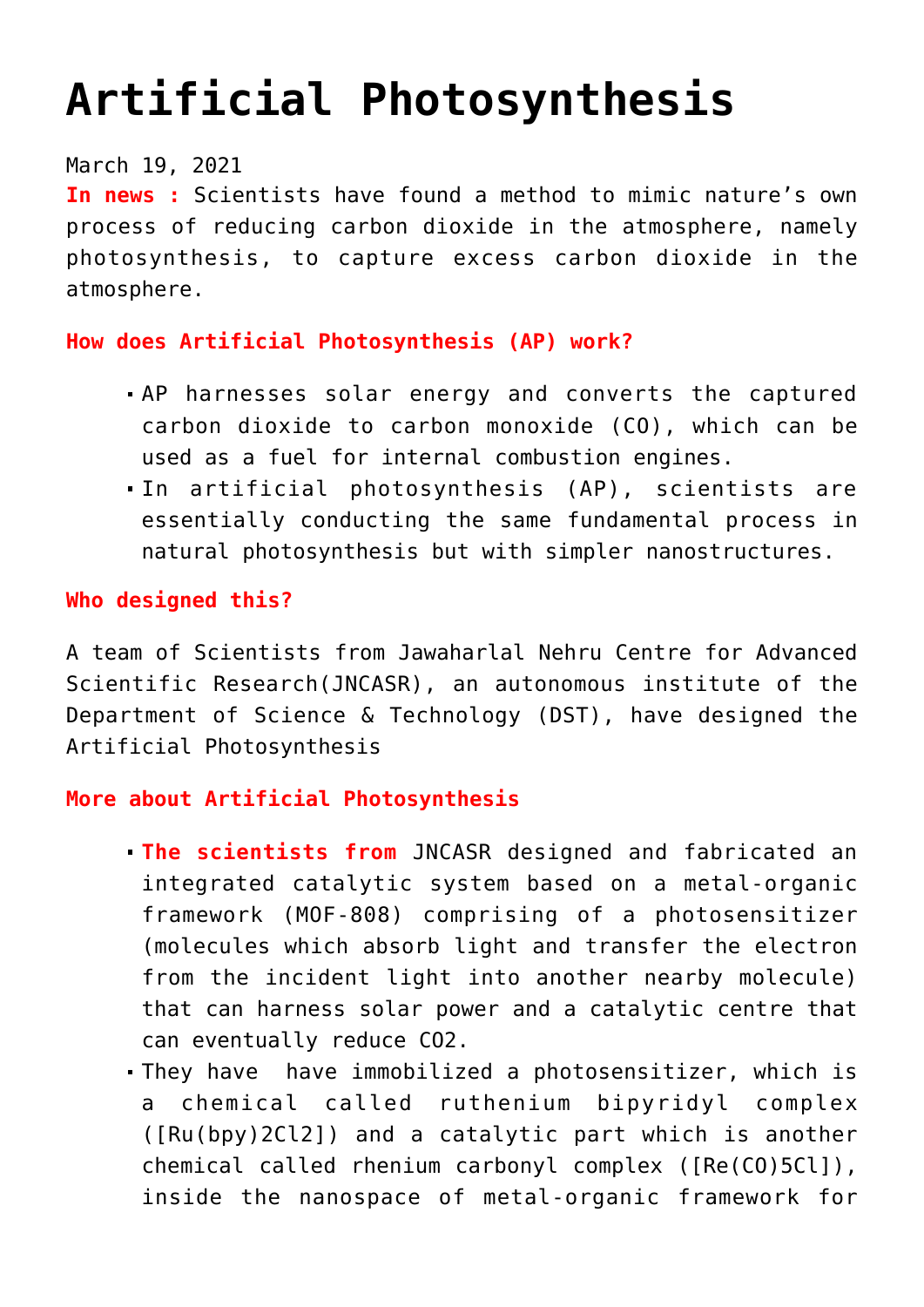artificial photosynthesis.

- Both these molecular entities stay in close proximity in the confined nano-space of a porous metal-organic framework system resulting in excellent CO2 uptake capability at room temperature.
- This synthetic strategy empowers efficient solar lightdriven photocatalysis.
- The developed catalyst exhibited excellent visiblelight-driven CO2 reduction to CO with more than 99% selectivity. The catalyst also oxidizes water to produce oxygen (O2).
- The photocatalytic assembly, when assessed for CO2 reduction under direct sunlight in a water medium without any additives, showed superior performance of CO production.
- Being heterogeneous, the integrated catalytic assembly can be reused for several catalytic cycles without losing its activity.

# **Significance:**

The team of scientists believe this intricate design and synthetic approach will pave the way to develop new integrated catalytic systems for CO2 capture and conversion of different energy-rich C1 and C2 chemical feedstocks by mimicking artificial photosynthesis.

#### **Other carbon capture technologies**

Carbon capture and storage (CCS), or carbon capture and sequestration and carbon control and sequestration, is the process of capturing waste carbon dioxide (CO2), transporting it to a storage site, and depositing it where it will not enter the atmosphere.

**Carbon capture, utilisation and storage(CCUS) technologies** involve the capture of CO2 from fuel combustion or industrial processes, the transport of this CO2 via ship or pipeline, and